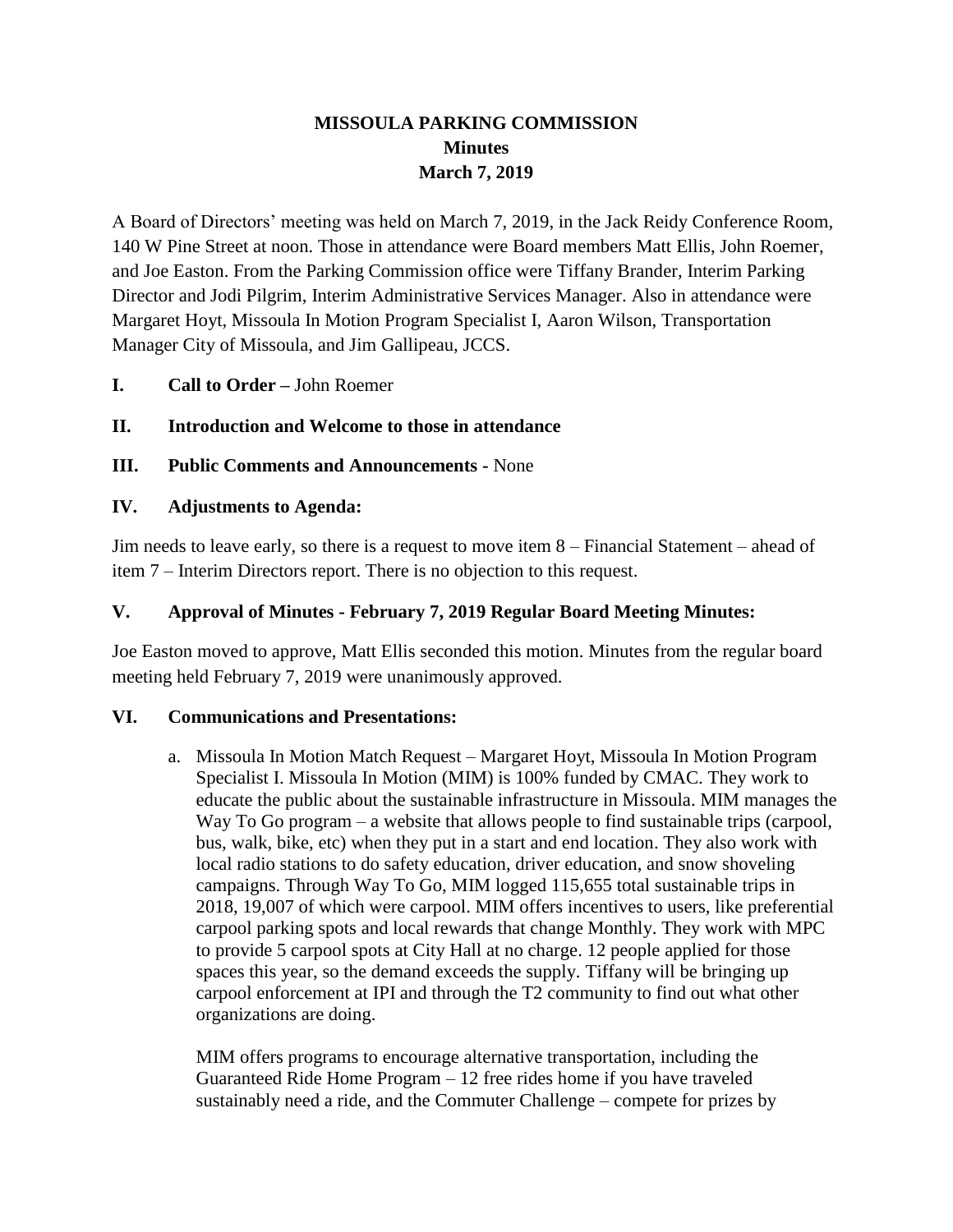encouraging employees to commute differently during this 2 week program. They also do community outreach through participating in national Parklet Day, where parking spaces are transformed into community spaces.

MIM requests MPC's continued contribution of \$8,000.00 for Fiscal Year 2020 and to budget for the same amount for Fiscal Year 2021. John asked for clarification - \$8,000.00 for both years or \$8,000.00 each fiscal year. Tiffany clarified it is \$8,000.00 each fiscal year. We have historically contributed and typically budget for it. The funding is used for projects that line up with our mission. Joe requested that we move to item IX.a.i. Approved.

## **VII. Interim Director's Report:**

Tiffany addressed the Out To Lunch (OTL) trolley funding request. Keeping in mind Joe's comments from prior years re: no need for full presentations for ongoing funding requests, Tiffany provided highlights. The trolley gave 133 riders per week for OTL last season, which is the highest ridership since 2011. There were 3 days with over 200 riders, which is the highest number of riders on a given day since 2009. Tiffany pointed out that their funding request is definitely in line with our mission.

MPC has added a 15 minute option to Passport for \$0.25. Matt asked if it is cash only option. Since it is on Passport, no. Do we lose money on it? No. Passport is the merchant of record, so we don't pay the merchant fees.

Tiffany suggested that the policy recommendations part of the Director's Report wait until Heidi and Pat are present. This suggestion was approved.

The Supply & Demand study for the Downtown Master Plan took place this week. Kimley Horn is heading out today. They decided they didn't need to use the scooters, and chose instead to walk. They will get all the read reports from each scooter through our patroller reporting system and reports from meters through IRIS. The people in Missoula were nice and willing to answer questions as they walked around.

Heidi had asked for an update on the monthly finance meetings. Tiffany met with Leigh and Jessie in finance yesterday. They reviewed JCCS financials and everything matches except JCCS has not yet done the year end close. Leigh wanted to let the board know that the City had to republish the audit due to a minor error. It did not affect MPC, but she wanted us to be aware.

Legislative update – there has been no change on the electric vehicle charging enforcement bill. It is just slowly moving through. John asked if that one has funding associated with it. Tiffany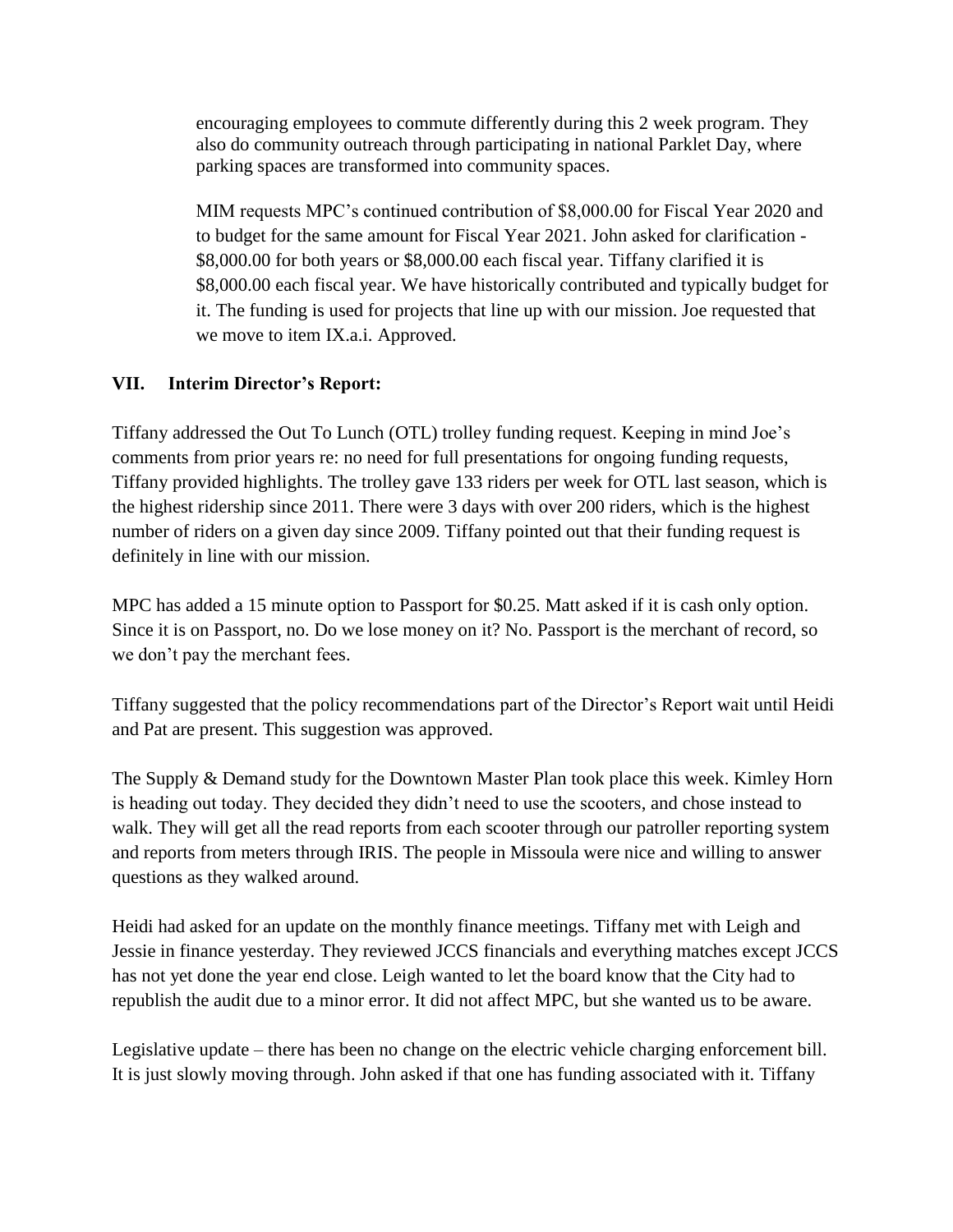doesn't know. LC2879 has been introduced as HB470. Nothing is happening with it yet, but there is a hearing on March 11.

There were no questions.

## **VIII. Financial Statement:**

Financial statement from Jim Gallipeau –There was not a lot of activity through January as far as the Balance Sheet goes. On page 3 – cash investments \$1,653,000.00, but many items have not been pulled out of that. With everything pulled out, actual cash available is \$917,000.00. Page 4 – Mini income statement for the month. Total revenue for the month was \$207,000.00. This is about \$65,000.00 over year to date this time last year. The expenses are pretty normal for the month at \$133,000.00. This is \$14,000 over last year. Joe asked how much of that is vacancy savings? Jim responded personnel is approximately \$30,000.00 less. Repair and Maintenance accounts for most of the other \$30,000.00. Net income from operations is \$73,000.00 for the month. This is about \$50,000.00 over year to date income last year. Net income for the month was \$9,100.00, and about \$30,000.00 ahead of year to date last year. There appears to be the normal fluctuation we usually have in January. There were no questions for Jim.

## **IX. Action Items:**

- a. Funding Requests
	- i. Missoula In Motion \$8,000.00. Matt moved to approve this motion. Joe seconded. Joe asked What dollar amount is 13.42%. Aaron said it's approximately \$39,000.00. Joe pointed out that the MPC contribution is roughly 1/5 of that. Tiffany clarified it is \$37,300.00 this fiscal year. Joe would like to know if there is a specific program we could tie our contribution to that is clearly in line with our mission. He gave examples of the use of alternate transportation to downtown events programs and the Parklet projects. Joe wants to be able to clearly justify to the public that our sponsorship supports our mission. Aaron said he could pull that together. Joe asked that it be emailed to Tiffany. John asked for any other questions or discussion. There were none. John called for the vote. The motion to approve the funding request for MMIA was approved unanimously.
	- ii. Downtown Partnership Out To Lunch Trolley \$1,500.00. Matt moved to approve. Joe seconded. The motion to approve the Out To Lunch Trolley sponsorship amount of \$1,500.00 was unanimously approved. Joe appreciates the way the request was clearly tied in to the mission.

## **X. Non-Action Items:**

a. New Business: None

b. Old Business:

i. Downtown Master Plan Update – Matt Ellis. They're working hard. They have meetings every 2 weeks with specific categories they're looking at. Right now, they are looking